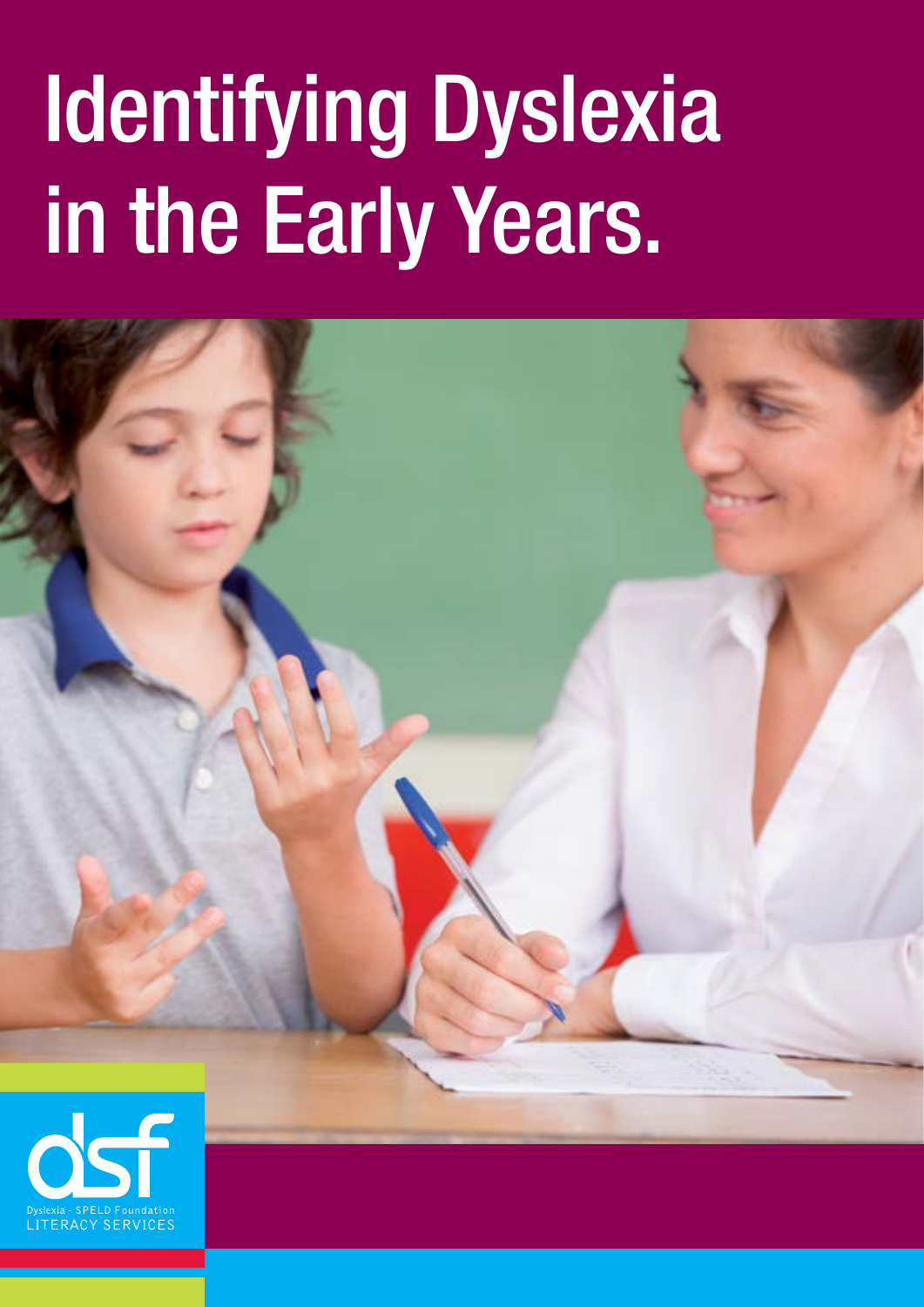# Identifying Dyslexia in the Early Years

Parents and teachers often report feeling overwhelmed by the sheer volume of information currently available, and widely circulated, on the topic of dyslexia. Views on everything from the causative factors, the most effective interventions, the reported advantages, and even whether or not dyslexia exists, are widespread and frequently contradictory.

One area that promotes quite passionate commentary, and clearly divergent views, relates to the age at which a Specific Learning Disorder (SLD) in reading (commonly known as dyslexia) can be diagnosed. An analysis of this commentary suggests that a popular misconception associated with the identification of dyslexia (and other SLDs) is that they cannot be diagnosed until eight years of age. This 'myth' has prevailed in the wider community despite the circulation of extensive information explaining why this belief is incorrect.

Children can be diagnosed with dyslexia well before they turn eight if they have struggled with the acquisition of skills in reading (and spelling) for an extended period of time despite the provision of high quality instruction and appropriate intensive intervention. This will be explained in greater detail a little later in this article.

Another 'myth' associated with the diagnosis of dyslexia is that it can be identified through a simple screening process or via the completion of a checklist. This is simply not the case. In the event that the screening or checklist is reviewed remotely (i.e. by someone who is not assessing the child face-to-face) then the results of such an 'assessment' should be discounted.

The definition of dyslexia recognised by the International Dyslexia Association (IDA), AUSPELD, the NICHD (National Institute of Child Health and Human Development) and DSF suggests that dyslexia is:

- **Neurobiological**
- Characterised by poor reading accuracy and/or fluency
- Often associated with phonological (and/or orthographic) processing difficulties
- Unexpected in relation to the amount of effective instruction and intervention provided, and
- A contributing factor to low levels of vocabulary and general knowledge, as well as poor reading comprehension.

This definition is also in line with the diagnostic criteria for a specific learning disorder (in reading) outlined in the fifth edition of the Diagnostic and Statistical Manual (DSM 5) (see box on final page).

As is evident from this definition, Dyslexia is viewed as a **persistent** and enduring difficulty acquiring and developing reading and spelling skills. Consequently, it can **only** be diagnosed once a child has been provided with reading instruction of sufficient quality and duration, that the fact that they are struggling to read accurately and fluently is viewed as surprising.

# How is Dyslexia diagnosed?

Specific Learning Disorders (SLDs) occur in the areas of reading (dyslexia), written expression (dysgraphia) and mathematics (dyscalculia). They are considered to be one of a number of developmental disorders and are diagnosed through:

- A review of the individual's developmental, medical, educational and family history,
- The results of standardised testing across a number of domains including academic achievement (e.g. reading accuracy, fluency and comprehension / spelling / written expression, etc.); cognitive processing and cognitive ability; and,
- An evaluation of how well the student has responded to a minimum of six months' intervention targeted at his/her area of weakness.

In the diagnosis of dyslexia, it is important to establish that the student has received intervention designed to improve skills in reading (accuracy and fluency), for a minimum of six months. The inclusion of a well-designed structured, synthetic phonics program (such as Sounds~Write, MiniLit, MacqLit, The Reading Tutor Program or Reading Mastery) would generally be expected.

In the diagnosis of dyslexia, it is important to establish that the student has received intervention designed to improve skills in reading for a minimum of six months.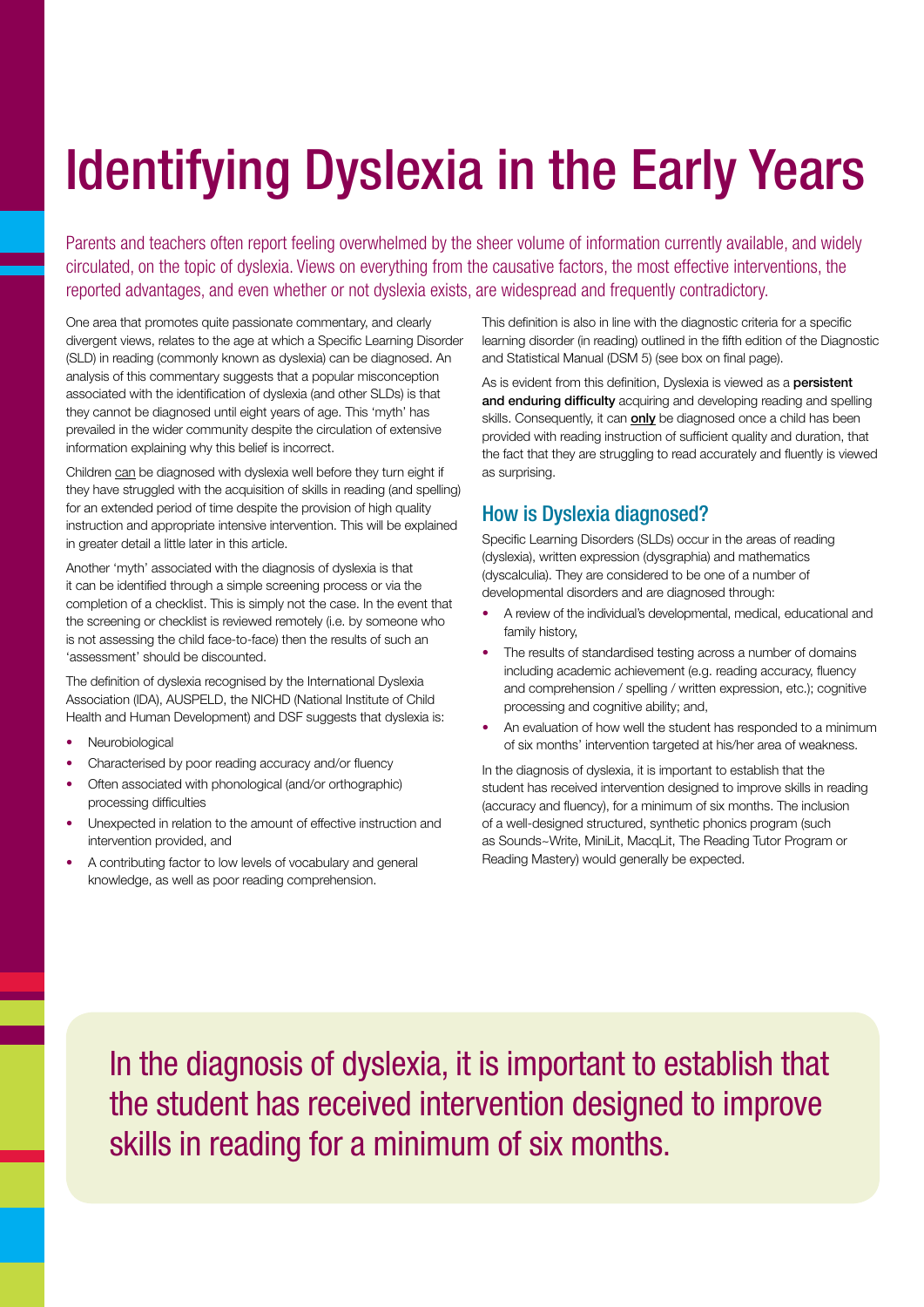In most cases the assessment will be carried out by a psychologist, with knowledge and experience in education. The written report should provide information outlining the likely functional impact for the student in the classroom and also offer clear recommendations for both intervention and accommodations.

# At what age can a diagnosis of Dyslexia be made?

Many schools screen children prior to year one (aged four, five and/or six) to identify the students at risk of ongoing language, learning and literacy difficulties. Early screening, conducted by the classroom teacher or a speech pathologist, is of enormous value but its purpose is not to identify students with dyslexia. Its purpose is to identify students in need of early intervention and support and to ensure that steps are taken to put this in place as quickly as possible. At this stage the emphasis is often on building the foundation skills necessary for successful literacy learning.

Once structured reading instruction commences – usually in Foundation / year one - there may be some students who continue to struggle despite the early support provided. These students will require explicit, intensive instruction to avoid falling further behind their peers. With this level of intervention, most students will make excellent progress but in some cases a more individualised response will be necessary.

A comprehensive assessment may be of value to assist in determining the profile and needs of the student. It may also be of importance to determine whether the student has a language impairment (conducted by a speech pathologist) or learning disorder (conducted by a psychologist) and, more importantly, to identify and recommend appropriate instructional and resourcing strategies.

In the event that a child is assessed for a possible Reading Disorder (Dyslexia), consideration is given to the quality and consistency of early reading instruction, in addition to the nature and duration of any intervention specifically targeting the development of reading skills. How well the student has responded to at least six months of intensive (either small group or one-on-one) intervention in reading is of central importance in the diagnostic process (see Criteria A - Following page). Given that at least six months of intensive, targeted intervention needs to have been provided, it is unlikely that dyslexia can confidently be diagnosed until mid/late year one (assuming all diagnostic criteria are met).